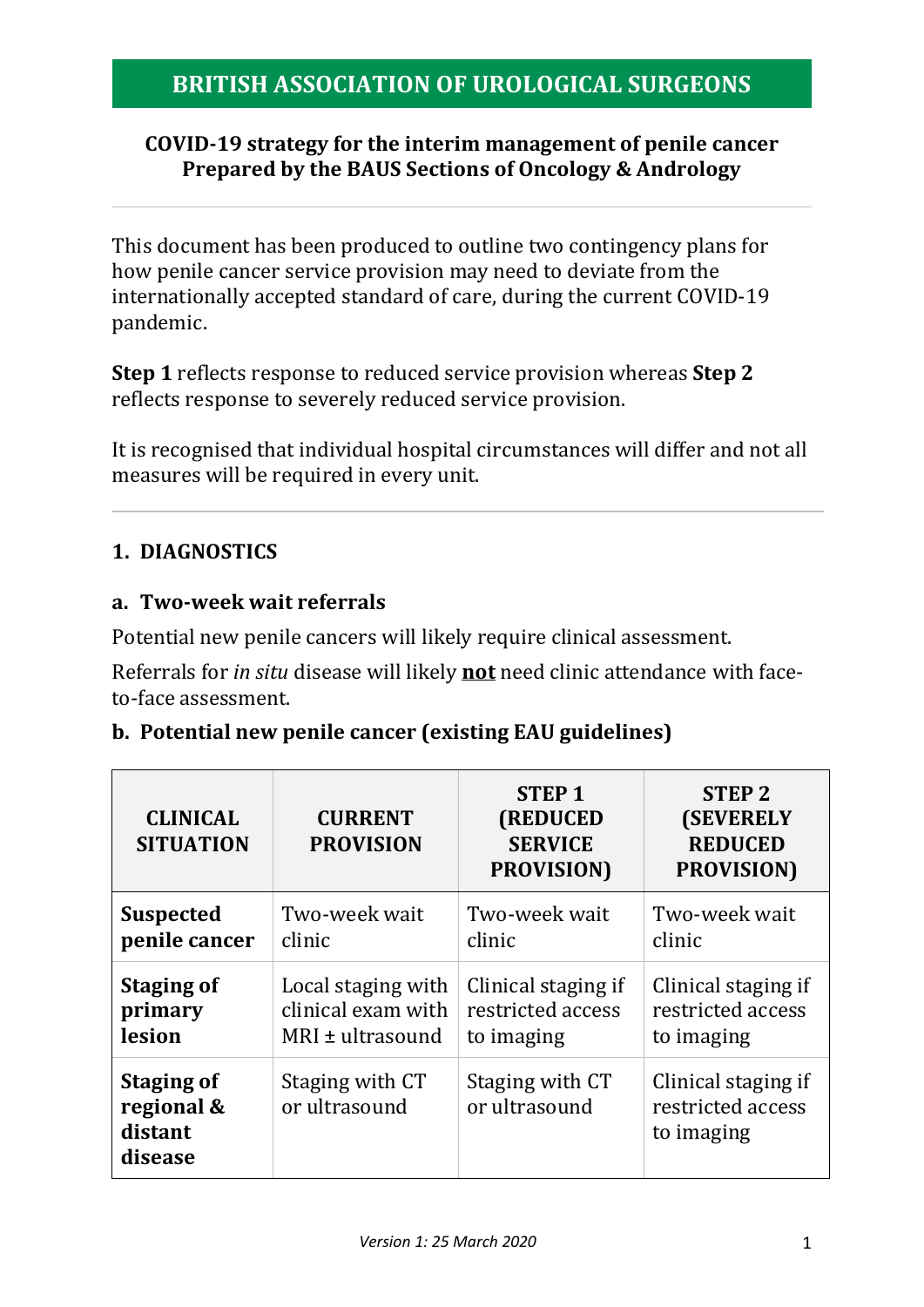### **c. Potential new PeIN (current EAU guidelines)**

| <b>CLINICAL</b><br><b>SITUATION</b> | <b>CURRENT</b><br><b>PROVISION</b> | <b>STEP1</b><br>(REDUCED<br><b>SERVICE</b><br>PROVISION) | <b>STEP 2</b><br><b>(SEVERELY</b><br><b>REDUCED</b><br><b>SERVICE</b><br>PROVISION) |
|-------------------------------------|------------------------------------|----------------------------------------------------------|-------------------------------------------------------------------------------------|
| <b>Suspected PeIN</b>               | Urgent clinic<br>review            | Telephone<br>consultation with<br>emailed photo          | Telephone<br>consultation with<br>emailed photo                                     |

### **d. MDT**

- MDT should be quorate but with minimal number of clinicians
- Teleconferencing preferable
- Clear documentation of clinical stage & grade
- Clear documentation of treatment plan
- Document if the MDT treatment plan has been modified in response to COVID-19

## **2. TREATMENT**

## **a. Primary penile cancer / PeIN (existing EAU guidelines)**

Surgical treatment of the primary tumour should remain unchanged, providing that there is theatre access, with the exception of *in situ* disease.

| <b>CLINICAL</b><br><b>SITUATION</b> | <b>CURRENT</b><br><b>PROVISION</b>          | <b>STEP1</b><br><b>(REDUCED</b><br>PROVISION) | <b>STEP 2</b><br><b>(SEVERELY</b><br><b>REDUCED</b><br>PROVISION) |
|-------------------------------------|---------------------------------------------|-----------------------------------------------|-------------------------------------------------------------------|
| Ta / T1<br>tumour                   | Circumcision /<br>wide local<br>excision    | Circumcision /<br>wide local<br>excision      | Circumcision /<br>wide local<br>excision                          |
| T <sub>2</sub> tumour               | Glansectomy $\pm$<br>distal<br>corporectomy | Glansectomy $\pm$<br>distal<br>corporectomy   | Glansectomy $\pm$<br>distal<br>corporectomy                       |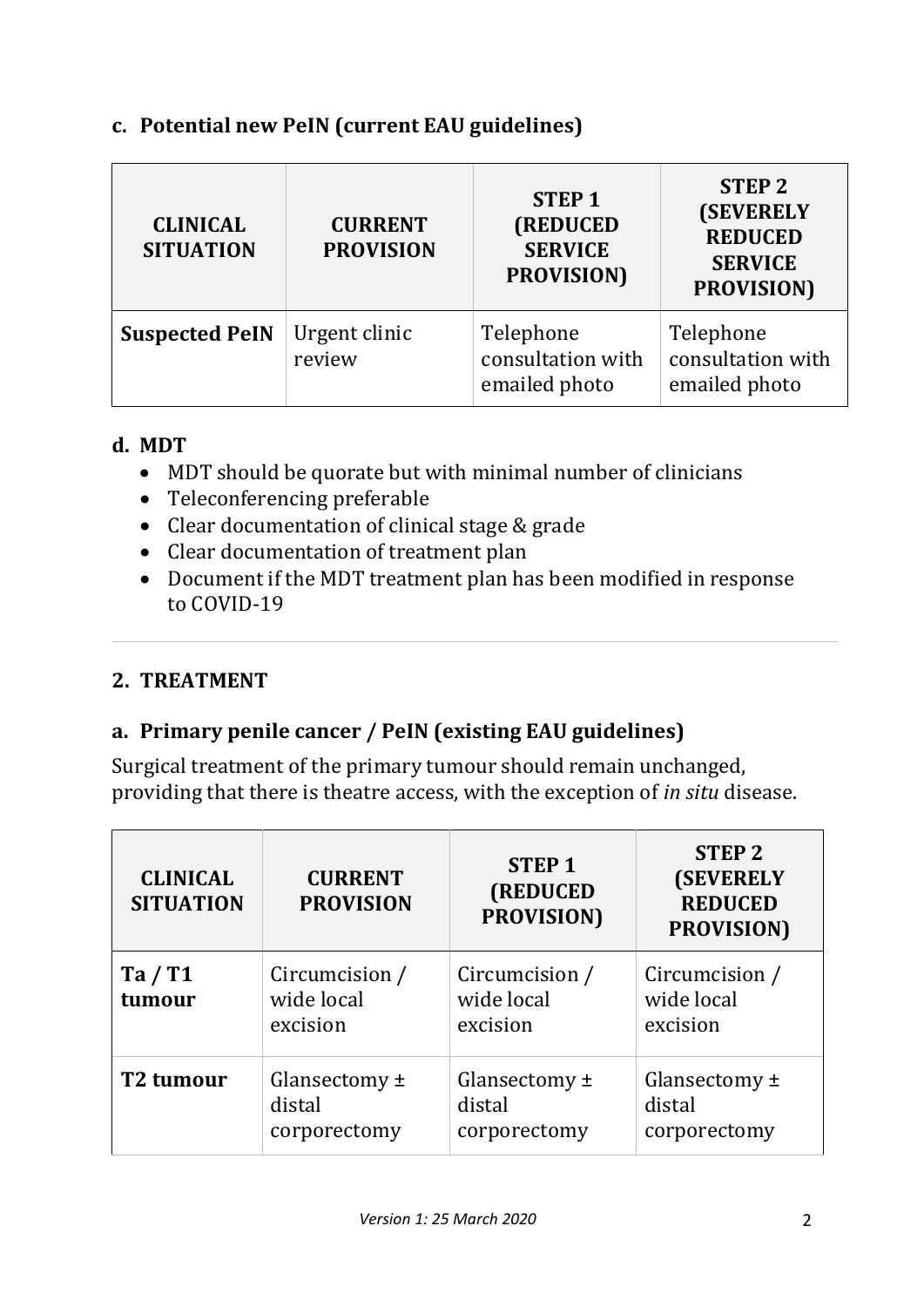| T <sub>3</sub> tumour | Partial / total                                                  | Partial / total                           | Partial / total                           |
|-----------------------|------------------------------------------------------------------|-------------------------------------------|-------------------------------------------|
|                       | penectomy                                                        | penectomy                                 | penectomy                                 |
| <b>New PeIN</b>       | Circumcision /<br>topical<br>chemotherapy /<br>localised surgery | Topical<br>chemotherapy /<br>surveillance | Topical<br>chemotherapy /<br>surveillance |

# **b. Inguinal nodes (existing EAU guidelines)**

Perform CT chest, abdomen & pelvis for those patients being treated with curative intent.

| <b>CLINICAL</b><br><b>SITUATION</b>                    | <b>CURRENT</b><br><b>PROVISION</b>  | <b>STEP 1</b><br>(REDUCED<br><b>PROVISION</b> )                                                                                                                                   | <b>STEP 2</b><br><b>(SEVERELY</b><br><b>REDUCED</b><br><b>PROVISION</b> ) |
|--------------------------------------------------------|-------------------------------------|-----------------------------------------------------------------------------------------------------------------------------------------------------------------------------------|---------------------------------------------------------------------------|
| Palpable,<br>mobile<br>inguinal nodes                  | Radical inguinal<br>node dissection | Radical inguinal<br>node dissection                                                                                                                                               | Radical inguinal<br>node dissection                                       |
| Impalpable<br>nodes (Tis, Ta<br>T1 G1 disease)         | Surveillance                        | Surveillance                                                                                                                                                                      | Surveillance                                                              |
| Impalpable<br>nodes $($ >T1<br>G <sub>2</sub> disease) | Sentinel node<br>biopsy             | Sentinel node<br>biopsy for G3 in<br>absence of<br>significant co-<br>morbidity<br>Radiological<br>surveillance for<br>G <sub>2</sub> or men with<br>significant co-<br>morbidity | Radiological<br>surveillance                                              |

# **c. Metastatic disease (including pelvic nodal disease)**

Advanced disease should be managed on a case-by-case basis, depending upon the age of the patient, access to operating theatres & the known immunosuppressive risk of chemotherapy.